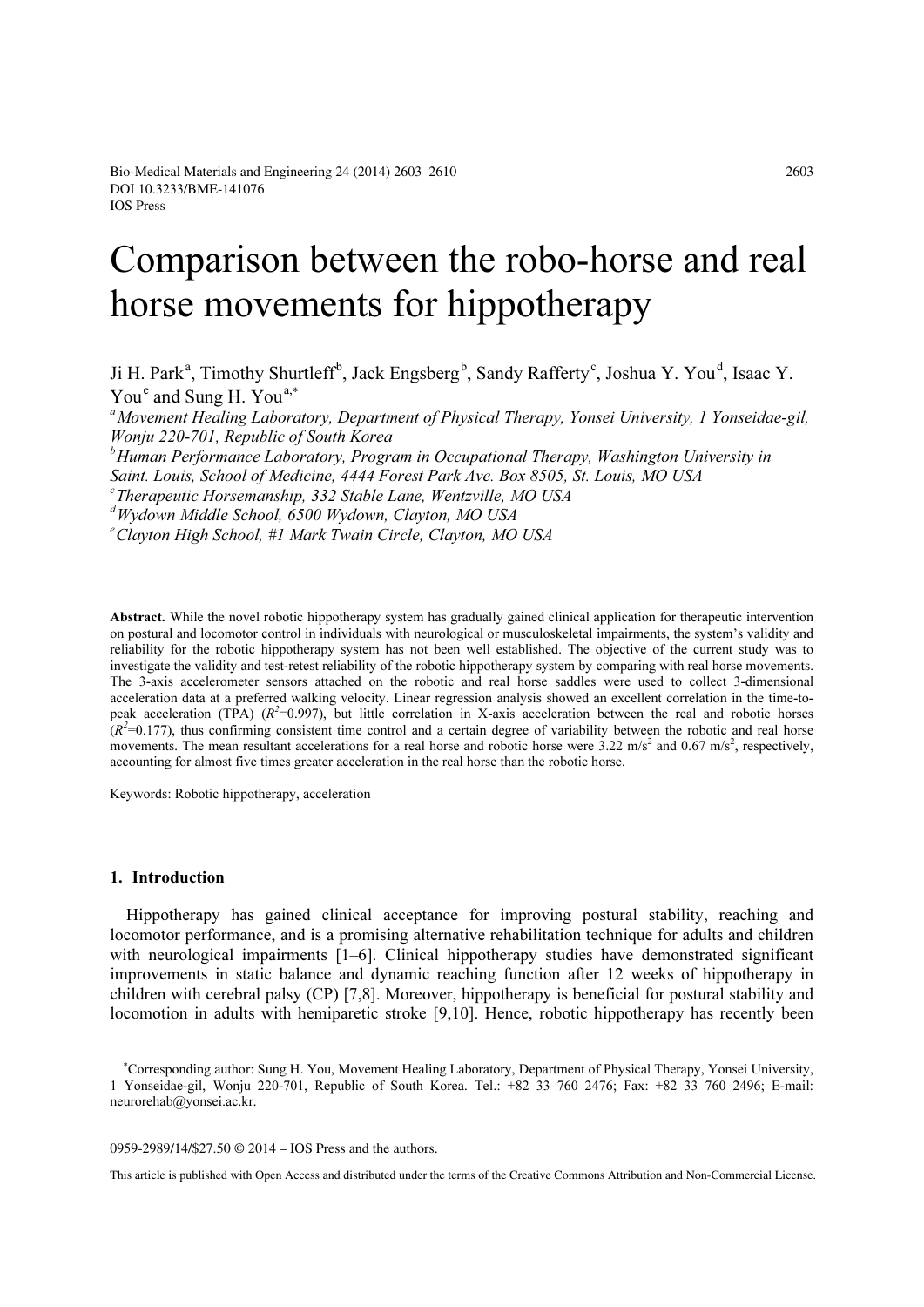#### 2604 *J.H. Park et al. / Comparison between the robo-horse and real horse movements for hippotherapy*

integrated into conventional neurorehabilitation as an alternative choice for hippotherapy in a clinical environment or in centers where real horses are not readily accessible or affordable. This increase in utilization of robotic horses may have partly resulted from inherently limited accessibility, weatherdependence, and cost in the real horse hippotherapy programs [11]. The development process of horseback riding simulators have been discussed in great details from kinematic motion analysis to potential application in the literature. Both studies provide useful information about the development process of a legged multiple (6-) degrees of freedom horseback riding simulator for a safe and correct training of a novice rider [12,13]. Nevertheless, there is a dearth of studies about the robotic horse system which specialized in diagnosis and neurorehabilitation of children with CP.

Albeit devoid of ecologically natural interactions with a real horse, robotic hippotherapy has superior advantages including performing the therapy on a regular basis, no apparent spatiotemporal constraints, and weather independence [14]. The present robotic hippotherapy system (FORTIS-102, Daewon Fortis, HaNam, Kyungi, South Korea) is designed to facilitate stretching, rhythmic trunk rotations, core stabilization, strength, endurance, and cardiopulmonary function via the sensorimotor system (vestibular, proprioceptive) in children with moderate to severe CP. However, the robotic hippotherapy system's reliability and validity have yet to be determined for clinical application. Therefore, the present study compares movement of the robotic horse and several real horses by comparing acceleration kinematics between robotic and real-horses' walking movement patterns.

## 2. Materials and methods

### 2.1. Materials

The robotic hippotherapy system's (FORTIS-102, Daewon Fortis, HaNam, Kyungi, South Korea) preprogrammed anthropometric and spatiotemporal data are presented in Table 1. The system is primarily composed of three actuators (sliding assembly, elevating assembly, driving assembly), three high torque standard servo motors with dual ball bearings, and a saddle support, suspension frame and belt to provide safe and precise lumbopelvic motor control for locomotion. As illustrated in Figure 1, the system has special features: 2 degrees of freedom, adjustable speed and pattern (e.g., walking, trotting, and galloping) control, and a suspension chest belt and harness for safe and upright postural control.

This system is engineered to simulate real horse movements including a walk (6 km/h) and trot (15 km/h). The exercise modes include 100 different 2-dimensional movement patterns and cycles. Some of the exercise modes approximate sagittal plane movements of a horse at various gaits and cadences, but still lack lateral movement. Thus the robotic horse provides rhythmic movement in only two of the three dimensions provided by real horses. The robotic horse also does not move through space, so it also does not provide the constantly changing visual flow and additional challenge to postural control that is afforded by a real horse when it changes direction while moving forward.

To determine which rhythmic movement patterns would be used for comparative analysis, three experienced horse riders rode the robotic horse and provided their subjective impressions of the movement patterns and speed settings which most closely approximated real horse movement at the walk. Based upon their impressions one pattern was selected for comparison to the walk of real horses for this investigation.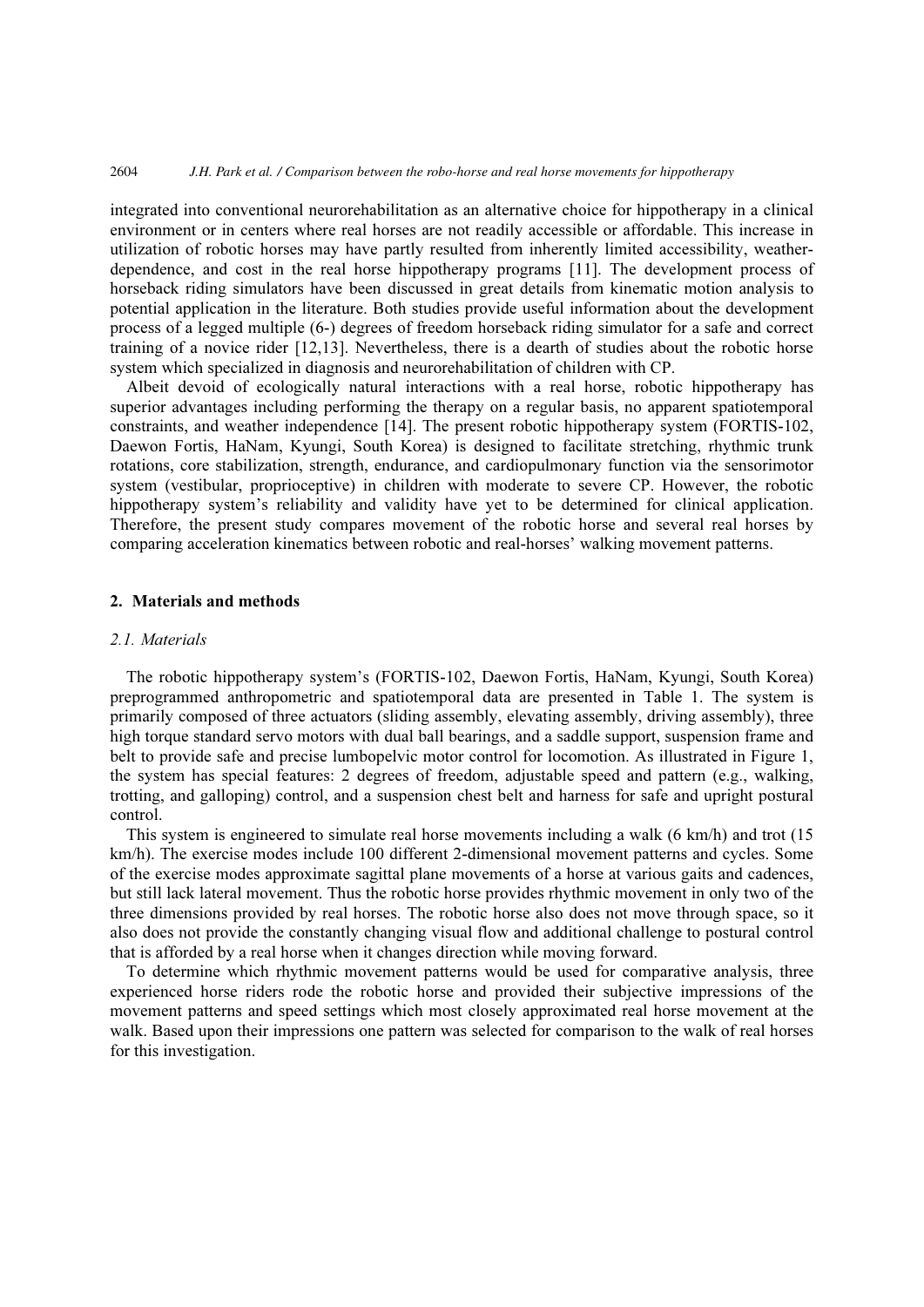Table 1

| Anthropometric characteristics of the robotic hippotherapy system |                             |  |  |  |  |  |
|-------------------------------------------------------------------|-----------------------------|--|--|--|--|--|
| Parameters                                                        |                             |  |  |  |  |  |
|                                                                   | Robotic hippotherapy system |  |  |  |  |  |
| Anthropometric data                                               |                             |  |  |  |  |  |
| Width                                                             | $0.58 \text{ m}$            |  |  |  |  |  |
| Length                                                            | $1.90 \;{\rm m}$            |  |  |  |  |  |
| Height of the saddle                                              | $1.30 \text{ m}$            |  |  |  |  |  |
| Weight                                                            | $315 \text{ kg}$            |  |  |  |  |  |
| Spatiotemporal data                                               |                             |  |  |  |  |  |
| velocity                                                          | Adjustable in 100 steps     |  |  |  |  |  |



Fig. 1. Robotic hippotherapy system and experimental setup. A: suspension frame, B: controller, C: harness, D: saddle, E: 3 axis accelerometer sensors, F: LabPro interface, G: ball screw, H: servomotor, I: pulley, J: main motor.

#### 2.1.1. Instrumentation

The two 3-axis accelerometer comprising three -5 to +5 g accelerometers (Range:  $\pm 49$  m/s<sup>2</sup> ( $\pm 5$  g); Frequency Response: 0–100 Hz; Resolution: 0.037 m/s²) were used collect acceleration data (X-axis, Anterioposterior; Y-axis, Mediolateral; Z-axis, Vertical) because it is portable, accurate, and has less motion artifact associated with horse movement unlike the conventional motion analysis system such as Vicon which is stationary and not readily accessible for the horses or in most stables. Interface (LabPro, Vernier Software & Technology, Oregon, USA) was used to connect with the accelerometer sensors and software (Logger Pro3, Vernier Software & Technology, Oregon, USA) was used to compute the 3-axis acceleration and graphically display it on the monitor.

## 2.2. Experimental procedure

#### 2.2.1. Data acquisition

The real horse acceleration and walking speeds were determined using the 3-axis accelerometer sensors mounted on a saddle. The acceleration data were collected from seven medium size real horses at their preferred gait speed in a barn (approximately 100 x 70 m). The digital motion sensors were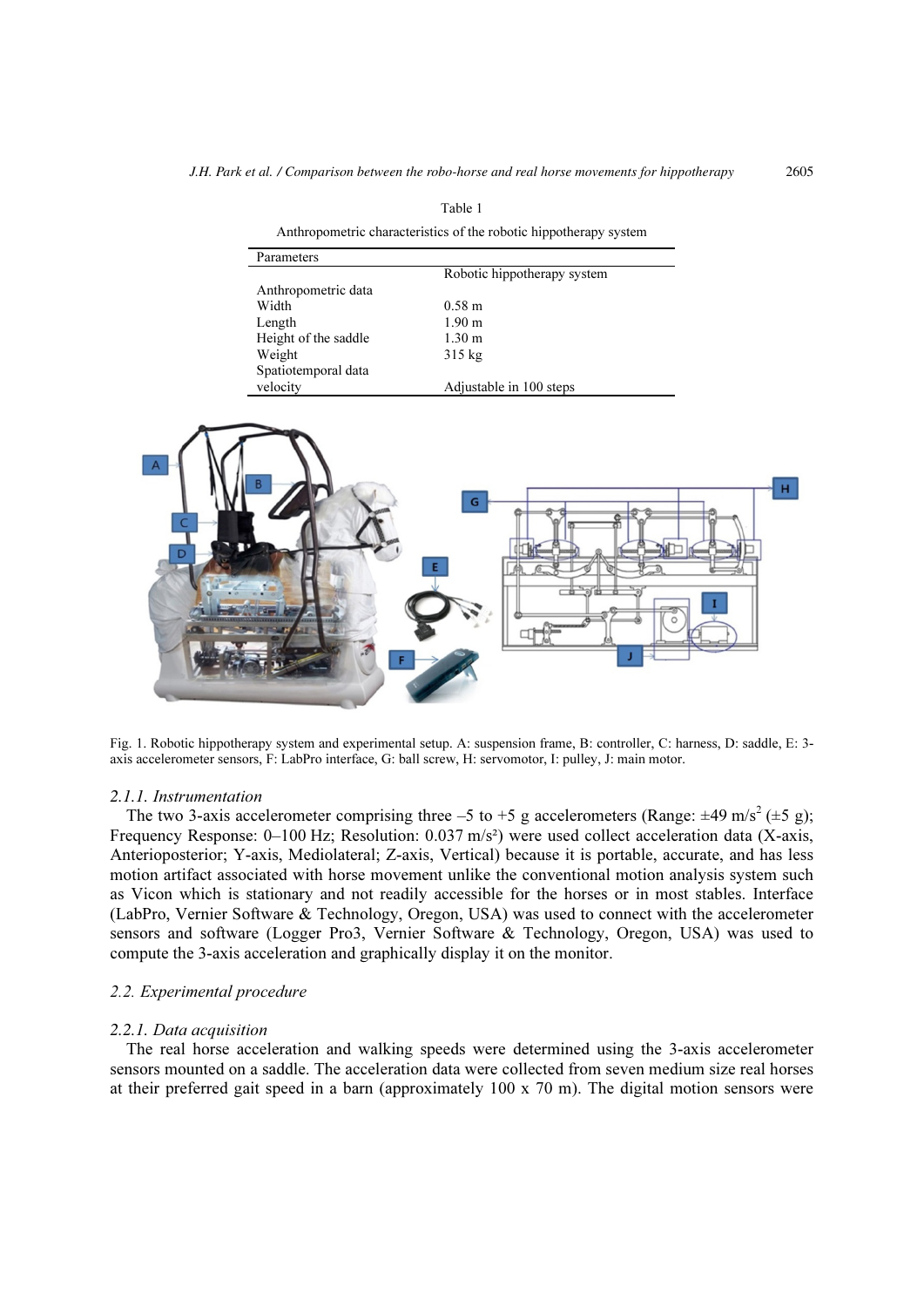#### 2606 *J.H. Park et al. / Comparison between the robo-horse and real horse movements for hippotherapy*

connected to LabPro and the digital ports (DIG/SONIC), located on the same side as the serial and USB computer connections, were connected the laptop computer. Once average horse movement and speed were established, the estimated walking speed was programmed into the robotic horse system (i.e., movement pattern #42, speed mode: 52) to resemble that of a real horse. Acceleration data were acquired at a sampling rate of 50Hz over a 30 second period for both real and robotic horses.

#### 2.2.2. Data analysis

The collected data were exported and stored as CSV file for further statistical analysis. The Logger Pro software was used to compute X, Y, and Z-acceleration and resultant acceleration, which was expressed:  $a = \frac{dV}{dt}$  $\frac{dV}{dt} = \frac{dv}{dt}$  $\frac{dv}{dt}u_t + v(t)\frac{du_t}{dt} = \frac{dv}{dt}$  $\frac{dv}{dt}u_t + \frac{v^2}{R}u_n$  where  $v(t)$  represents the changing speed,  $u_t$  represents the changing direction,  $u_n$  is the unit (outward) normal vector, and **R** is its instantaneous radius. Among the total acceleration movement data aquired for 30 seconds (1500 data points), the most consistent and representative X-axis acceleration data points obtained for 5 seconds of movement (N=251) was used for correlation analysis across all of the horses and the robohorse. Then, the correlation matrix was computed as two variables (each real horse vs. robotic horse; or between real horses) were compared.

# 2.3. Statistical analysis

Quantitative kinematic analysis has commonly utilized acceleration and time-to-peak acceleration (TPA) to evaluate movement patterns in human and animal models because it provides accurate information about spatiotemporal parameters [15]. Linear regression analysis was computed to determine the validity and test-retest reliability of the robotic horse and real horses's acceleration data and resultant acceleration data collected. Additionally, TPA analysis was compared to determine potential similarities in time factor between the real and robotic horses. Significance was set at  $p<0.05$ . We used SPSS version 20.0 for Windows (SPSS, Chicago, IL, USA).

# 3. Results

#### 3.1. Comparison of the robotic horse to real horses

To determine the validity of the robotic horse, first the TPA analysis with resultant acceleration data was compared between the seven real and robotic horses. Mean X-axis acceleration data was also compared. Linear regression analysis showed an excellent correlation in the TPA  $(R^2=0.997)$  (Figure 2), but little correlation in X-axis acceleration between the real and robotic horses  $(R^2=0.177)$ , thus confirming consistent time control and a certain degree of variability between the robotic and real horse movements.

Further movement analysis showed that the mean resultant accelerations for a real horse and robotic horse were 3.22 m/s<sup>2</sup> and 0.67 m/s<sup>2</sup>, respectively, accounting for approximately 4.8 times greater acceleration in the real horse than in the robotic horse. A high degree of variability was observed among the seven real horses in Table 2.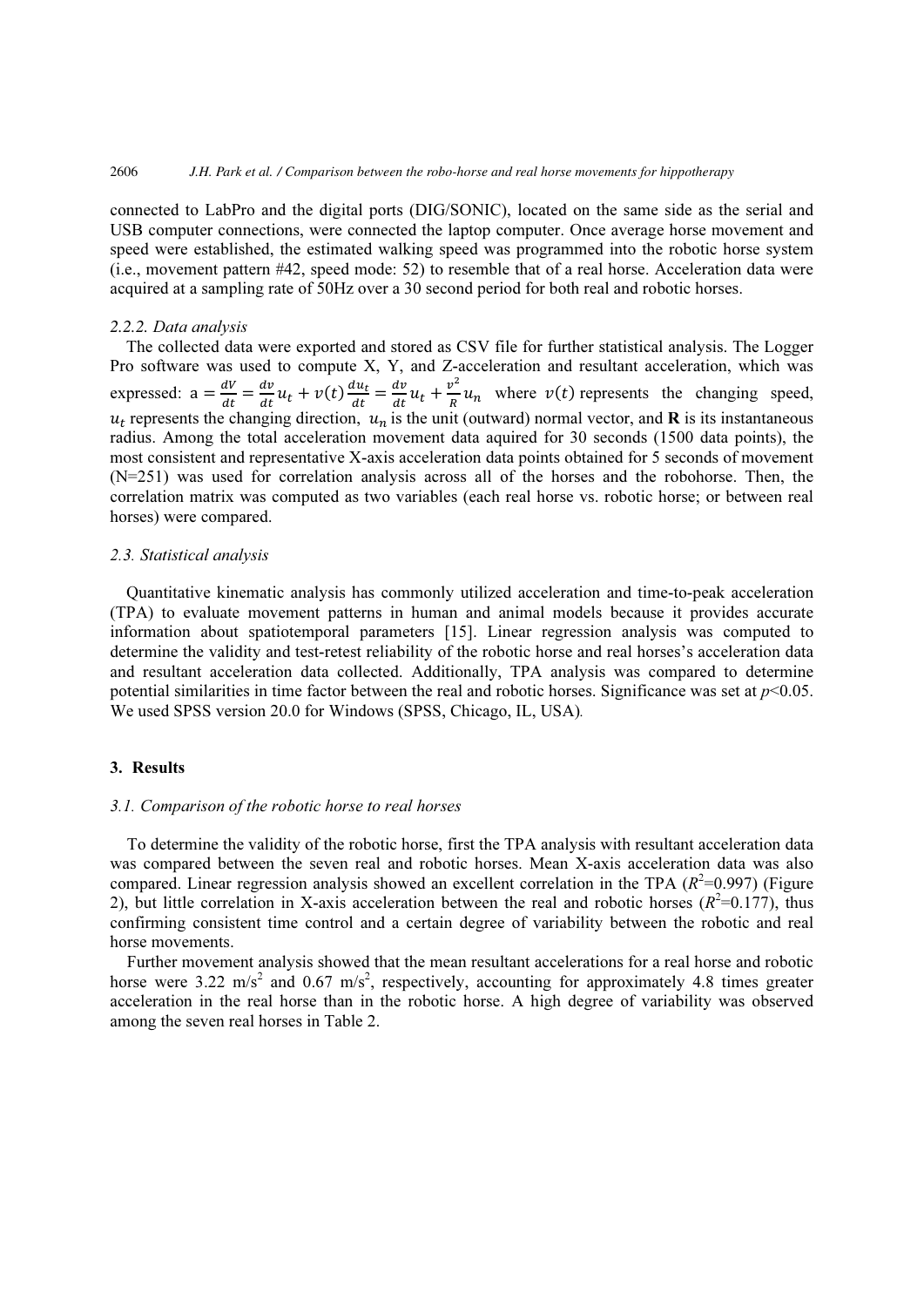## 3.2. Test-retest reliability of the robotic and real horse movements

To determine the test-retest reliability of the robotic and real horse movements, we consistently computed mean X-axis acceleration data obtained from both the robotic horse and seven real horses.

A separate linear regression analysis showed good to excellent test-retest reliability for both robotic  $(R^2=0.976)$  and real horse  $(R^2=0.865)$  movements, indicating that the robotic and real horse acceleration movement patterns were consistent. However, the movement of the robotic horse tended to be more consistent than real horse movement (Table 3).



Fig. 2. TPA analysis.

|--|--|--|--|

Correlational statistics data between robotic and seven real horses' acceleration movements

|               |                  | SKIPPY               | MONAMI                      | ROSCO                | EO.                  | LAN                  | <b>BUG</b>           | K                   |
|---------------|------------------|----------------------|-----------------------------|----------------------|----------------------|----------------------|----------------------|---------------------|
|               | Pearson          | $\mathbf{1}$         | $-.014$                     | $-.322$ **           | $.134*$              | $-.205***$           | $.509**$             | $-.160^*$           |
| <b>SKIPPY</b> | $\boldsymbol{p}$ |                      | .823                        | .000                 | .033                 | .001                 | .000                 | .011                |
|               | N                | 251                  | 251                         | 251                  | 251                  | 251                  | 251                  | 251                 |
|               | Pearson          | $-.014$              | $\mathbf{1}$                | $-.064$              | $-.023$              | $.142$ <sup>*</sup>  | .045                 | .078                |
| MONAMI p      |                  | .823                 |                             | .313                 | .716                 | .024                 | .481                 | .217                |
|               | N                | 251                  | 251                         | 251                  | 251                  | 251                  | 251                  | 251                 |
|               | Pearson          | $-.322$ **           | $-.064$                     | 1                    | $-.140$ <sup>*</sup> | .034                 | $-.665$ **           | $.153$ <sup>*</sup> |
| <b>ROSCO</b>  | $\overline{P}$   | .000                 | .313                        |                      | .027                 | .597                 | .000                 | .015                |
|               | N                | 251                  | 251                         | 251                  | 251                  | 251                  | 251                  | 251                 |
|               | Pearson          | $.134*$              | $-.023$                     | $-.140$ <sup>*</sup> | $\mathbf{1}$         | $-.039$              | $.192**$             | $-.156$             |
| EQ            | $\overline{P}$   | .033                 | .716                        | .027                 |                      | .539                 | .002                 | .013                |
|               | N                | 251                  | 251                         | 251                  | 251                  | 251                  | 251                  | 251                 |
|               | Pearson          | $-.205$ **           | $.142$ <sup>*</sup>         | .034                 | $-.039$              | $\mathbf{1}$         | $-.158$ <sup>*</sup> | .002                |
| LAN           | P                | .001                 | .024                        | .597                 | .539                 |                      | .012                 | .975                |
|               | N                | 251                  | 251                         | 251                  | 251                  | 251                  | 251                  | 251                 |
| <b>BUG</b>    | Pearson          | $.509$ <sup>**</sup> | .045                        | $-.665$ **           | $.192***$            | $-.158$ <sup>*</sup> | $\mathbf{1}$         | $-.122$             |
|               | $\overline{P}$   | .000                 | .481                        | .000                 | .002                 | .012                 |                      | .053                |
|               | N                | 251                  | 251                         | 251                  | 251                  | 251                  | 251                  | 251                 |
|               | Pearson          | $-.160*$             | .078                        | $.153*$              | $-.156*$             | .002                 | $-122$               | 1                   |
| K             | $\boldsymbol{p}$ | .011                 | .217                        | .015                 | .013                 | .975                 | .053                 |                     |
|               | N                | 251                  | 251                         | 251                  | 251                  | 251                  | 251                  | 251                 |
| $\sim$ $\sim$ |                  |                      | $\sim$ $\sim$ $\sim$ $\sim$ |                      |                      |                      |                      |                     |

\*Correlation is significant at the 0.05 level (two-tailed)

\*\*Adjusted correlation is significant at the 0.0001 level (two-tailed) to account for the Type II error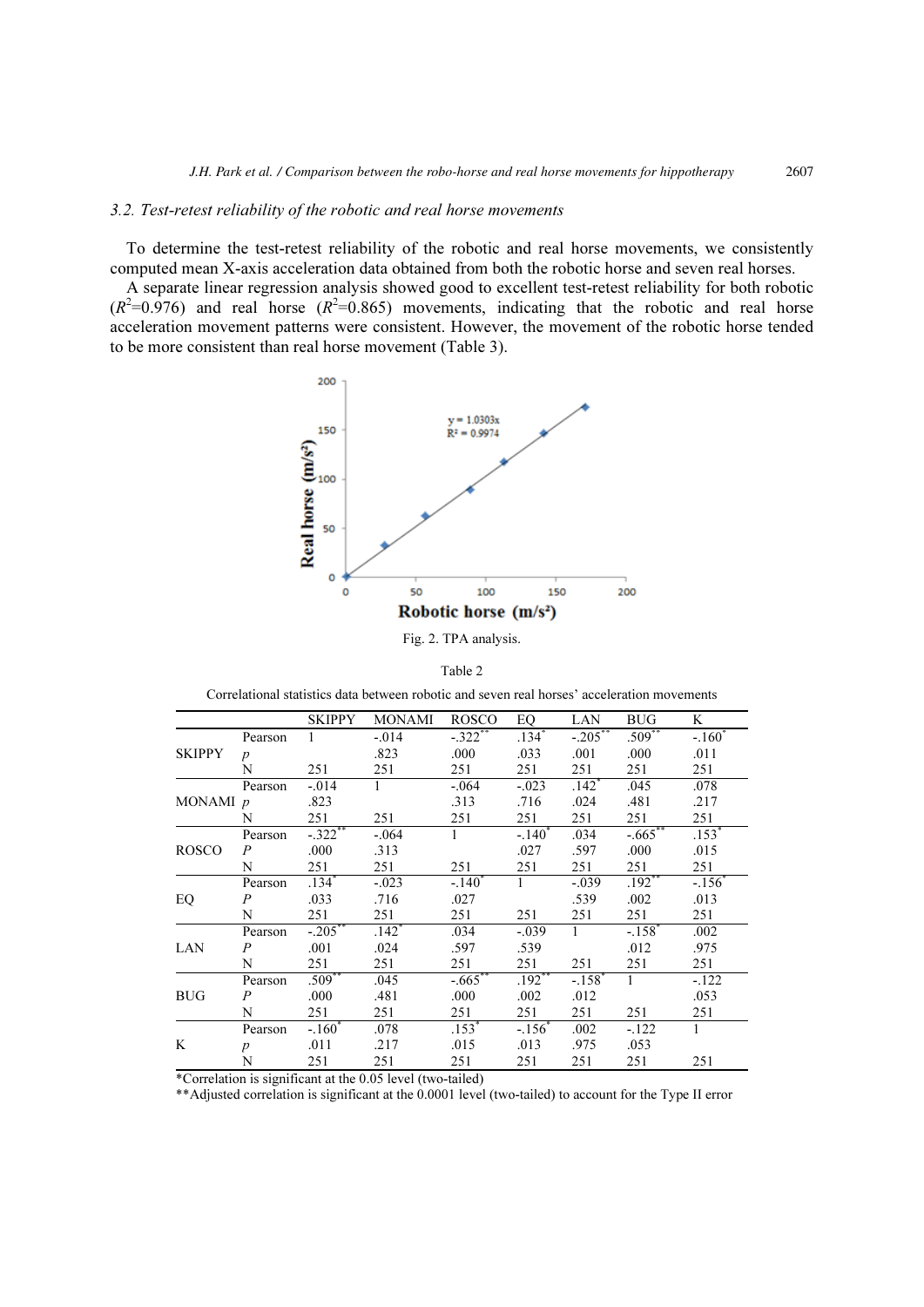| Reliability/ | Robotic | <b>Real Horses</b> |     |       |       |       |        |       |      |
|--------------|---------|--------------------|-----|-------|-------|-------|--------|-------|------|
| Horse Types  | Horse   | Monami             | Bug |       | Lan   |       | Skippy | Rosco | Mean |
| $R^2$        | 0.976   | 0.921              | 792 | 0.887 | 0.890 | 0.905 | 0.832  | 0.829 | .865 |

Table 3 Test-retest reliability of the robotic and real horses

# 4. Discussion

The present study provides the first empirical results comparing different robotic and real horse movement patterns using 3-axis accelerometer sensors and demonstrates relatively higher test-retest reliability  $(R^2=0.976)$  and excellent validity  $(R^2=0.997)$  in the TPA of the resultant acceleration, but poor validity ( $R^2$ =0.177) when comparing the X-acceleration movement data between the robotic and real horses. Our novel findings suggest that both robotic and real horse movement patterns are repeatable and valid in the time factor, yet the movement patterns between the robotic and real horses are dissimilar. Such dissimilarity may result from various movement speed and pattern parameters and modifications (e.g., 100 levels) that are built into the robotic horse system [13]. Although a therapist can modify the settings to produce limited random or variable practice within a movement pattern from one mode to other modes in the robotic hippotherapy, the real horse movement is inherently variable, while there is gross similarity between strides and variations among a set of strides as indicated in the correlation data.

Most importantly, these variable features are invaluable for clinicians in designing hippotherapy interventions to enhance the postural and locomotor control required for functional daily activities in children with CP. In a recent robotic study, motor learning was most effective when random or variable perturbing external forces were introduced during locomotor task training [16]. In another study, training with a noise perturbation approach improved tracking performance compared to unassisted training or error-amplification training [17]. Conversely, a randomized clinical trial with incomplete spinal cord injury patients demonstrated that robotic-assisted gait training focused on a passive guidance concept showed minimal improvement in gait velocity following 12 weeks of locomotor training. A possible reason why the robotic passive guidance strategy showed marginal clinical benefits is that correctly-guided kinematic gait feedback provided during the training may deprive the motor learning opportunity, which is acquired by the trial and error paradigm during the cognitive motor learning stage [18].

Intensive repetitive, rhythmic movement is a hallmark of horse movement, like human locomotion. An average horse cadence is reported to be 100 steps per minute at a preferred or medium walking speed, which can serve as a therapeutic challenge for postural stability, since the client needs to adaptively re-stabilize his or her perturbed equilibrium repeatedly [19]. If each hippotherapy session lasts 45 minutes, as many as 3000-5000 repetitions of postural control challenge are presented, which surpasses the number of repetitions that are typically offered in conventional protocols for neurorehabilitation [20]. In this context, the work of Lang and her colleagues might suggest that innovative robotic movement therapy, such as robotic hippotherapy, can amplify the number of repetitions and increase motivation to accomplish those repetitions. Our recent preliminary study showed that robotic hippotherapy could provide rhythmic 2-dimensional postural control and lumbopelvic core stabilization exercise with a large number of repetitions (3000–5000 per each session) [13]. Certainly, this dosage far exceeds both conventional neurorehabilitation (occupational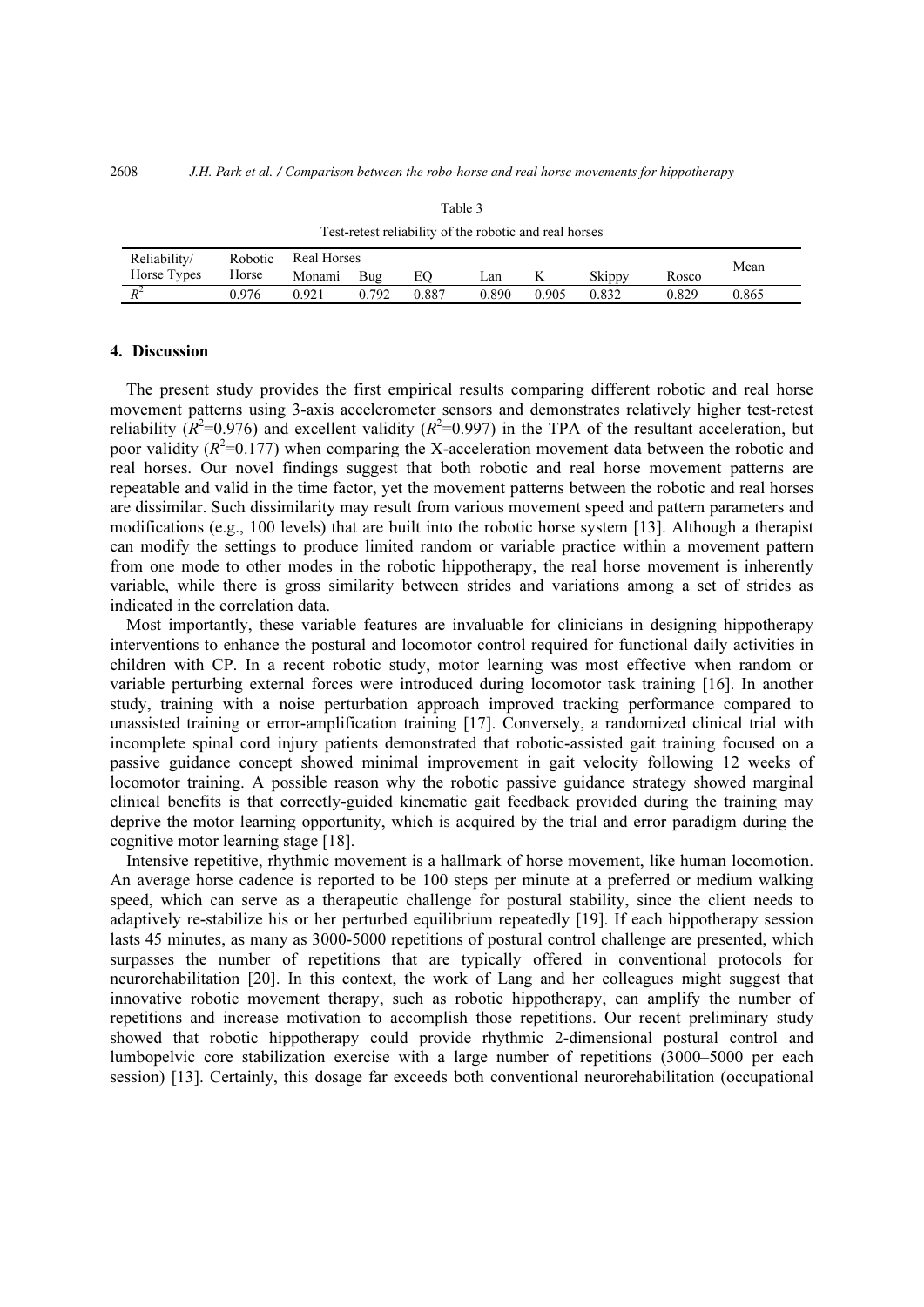therapy/physical therapy) and the minimum requirements for neuroplasticity and motor recovery to occur.

Undoubtedly, the legged robotic horse system with a 6-dgree of freedom (DOF), which mimics a real horse movement as described in details is useful for training novice 'healthy' riders or non-brain injury populations [12,13]. However, a greater acceleration movement associated with multiple DOFs in the legged robotic horse or a real horse may pose a great challenge for children with moderate or severe CP. In a real hippotherapy situation, 2 sidewalkers including a therapist usually work together for a safe intervention of children with mild CP. In fact, the present study found that the mean resultant accelerations for a real horse and robotic horse were  $3.22 \text{ m/s}^2$  and  $0.67 \text{ m/s}^2$ , respectively, accounting for approximately 5 times greater acceleration in the real horse than the robotic one. In addition, the option to start low and adjust the movement of the robotic horse below that which is afforded by even the most mildly moving real horse may allow a therapist to accommodate patients with very limited postural control, and then build up the challenge in fine increments as they progress in their strength and coordination.

## 5. Conclusion

The present study demonstrates that the robotic hippotherapy system can provide consistently variable movement patterns that vary from hippotherapy using real horses. Nevertheless, further development and research are warranted to validate the system's safety and therapeutic efficacy in neurological populations with postural instability.

### Acknowledgement

We would like to thank Sandy Rafferty's staff members and horses who have graciously provided their support for data collection at Therapeutic Horsemanship, in Wentzville, MO.

## References

- [1] M. Zadnikar and A. Kastrin, Effects of hippotherapy and therapeutic horseback riding on postural control or balance in children with cerebral palsy: A meta-analysis, Developmental Medicine and Child Neurology 53 (2011), 684–691.
- [2] D. Silkwood-Sherer and H. Warmbier, Effects of hippotherapy on postural stability, in persons with multiple sclerosis: A pilot study, Journal of Neurologic Physical Therapy 31 (2007), 77–84.
- [3] J.L. Encheff, C. Armstrong, M. Masterson, C. Fox and P. Gribble, Hippotherapy effects on trunk, pelvic, and hip motion during ambulation in children with neurological impairments, Pediatric Physical Therapy 24 (2012), 242–250.
- [4] J.A. Sterba, B.T. Rogers, A.P. France and D.A. Vokes, Horseback riding in children with cerebral palsy: Effect on gross motor function, Developmental Medicine and Child Neurology 44 (2002), 301–308.
- [5] J.Y. Kwon, H.J. Chang, J.Y. Lee, Y. Ha, P.K. Lee and Y.H. Kim, Effects of hippotherapy on gait parameters in children with bilateral spastic cerebral palsy, Archives of Physical Medicine and Rehabilitation 92 (2011), 774–779.
- [6] R.L. Casady and D.S. Nichols-Larsen, The effect of hippotherapy on ten children with cerebral palsy, Pediatric Physical Therapy 16 (2004), 165–172.
- [7] T.L. Shurtleff and J.R. Engsberg, Changes in trunk and head stability in children with cerebral palsy after hippotherapy: A pilot study, Physical and Occupational Therapy in Pediatrics 30 (2010), 150–163.
- [8] T.L. Shurtleff, J.W. Standeven and J.R. Engsberg, Changes in dynamic trunk/head stability and functional reach after hippotherapy, Archives of Physical Medicine and Rehabilitation 90 (2009), 1185–1195.
- [9] F. Beinotti, N. Correia, G. Christofoletti and G. Borges, Use of hippotherapy in gait training for hemiparetic post-stroke, Arq. Neuropsiquiatr. 68 (2010), 908–913.